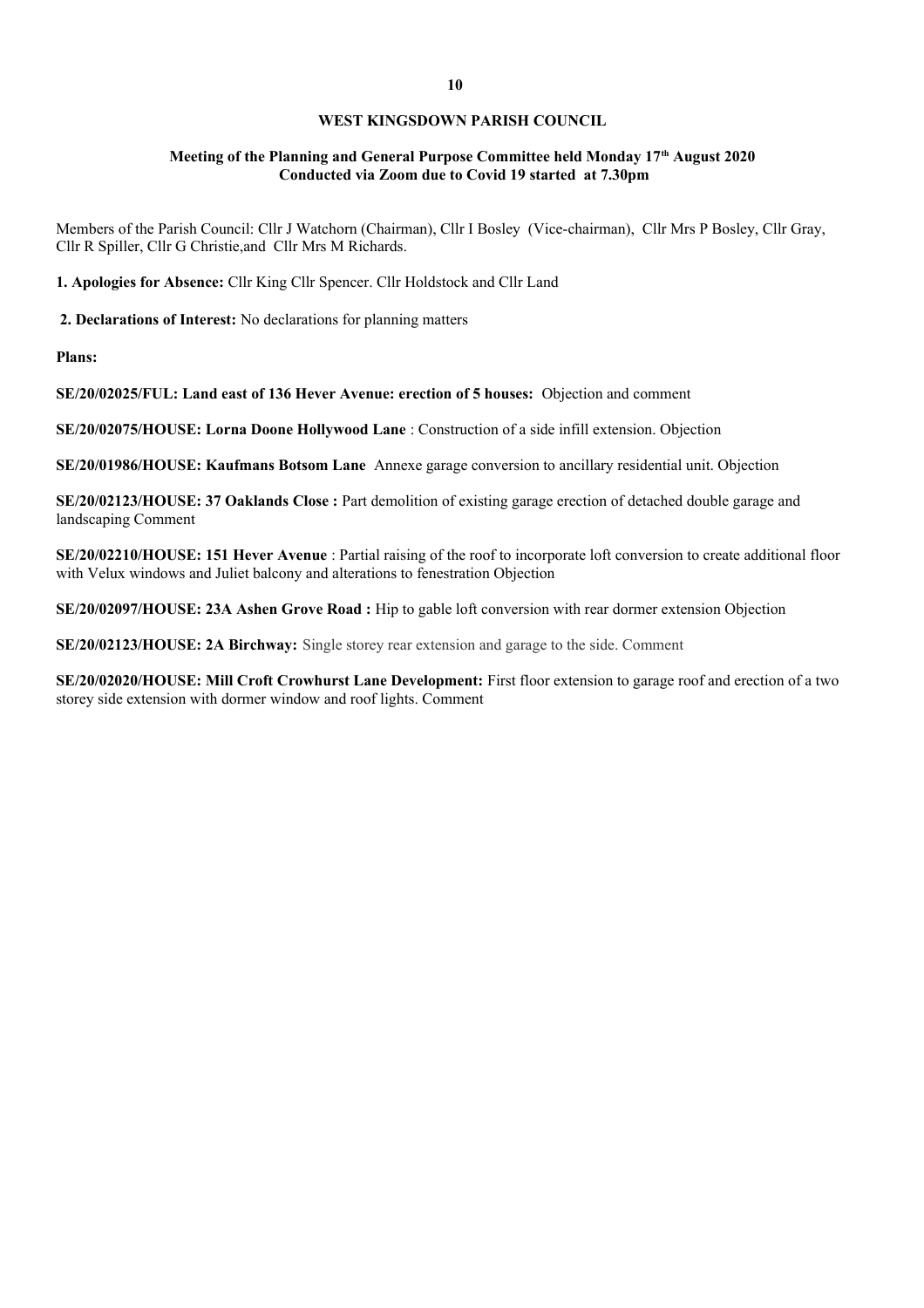# **West Kingsdown Parish Council Monday 17th August 2020**

#### General Purpose Committee

Cllr Richards chaired the meeting as Vice Chairman in Cllr Holdstocks absence

**Apologies for Absence:** Cllr King Cllr Land and Cllr Holdstock and Cllr Spencer

**Declarations of Interest:** Cllr Richards for item relating to allotments. Cllr P Bosley for finance

### **Footpaths: SD271**

Cllr Richards reported the path was difficult to see and dangerous to walk near the buildings work in Kaysland/Kingsingfield The clerk would report to KCC Public Rights of Way Officer

### **Correspondence:**

### **A. Tennis Courts:**

An email had been received asking members to consider marking the lines of a tennis courts so that the residents family can play who play on the court twice a week, they had also requested that the council considers the floodlighting. Members may recall the floodlights were looked at a few years back and because of their age and efficiency the cost to repair was around £5,000 - members discussed this and agreed to obtain and quote for lines marking of 2 tennis courts however it was agreed that the council had previously looked at repairs to the floodlights but the cost couldn't not be justified for the small amount of use the courts receive. It was suggested that a note be made in Sekam to see f there was anyone wanting to start a club **AGREED**

## **B. Electric Charging points:**

KCC had invited Parish Council to take part in a project to increase the number of electric vehicle charging points in the area and help more people make the switch to cleaner and quieter vehicles.

Before registering an interest, the Council discussed this and the possible location and cost as this would be match funded by KCC. The Clerk would ascertain the cost but is was felt that the only location suggested by KCC of the Gamecock car park but there wasn't space to reserve spaces. It was proposed by Cllr I Bosley and seconded by Cllr Watchorn that the Parish Council does not proceed any further. **ALL IN FVAOUR**

## **C. South East Water:**

The Office had been contacted by South East Water their supplies are running at 11% capacity due to a couple of reasons, With Covid more people are at home and therefore water consumption has gone up. The current warm dry weather water supplies had depleted.. South East Water would main an water station at the Gaemcock, No supplies would be left alone on site. **RECEIVED** 

## **D. Christmas lights:**

A resident had made enquiries to the Parish Council about the possibility of Christmas lights outside the shops, these could be a chain of lights between the lampposts. The resident had delivered letters to the shops owners who may be able t contribute and agreed that it would be nice, the clerk would find out if other villages had lights and where they were purchased from. It was suggested that they could come on when the main lights outside the shops come on and o off at the same time. The Clerk would bring it back to the next Parish Meeting **AGREED** 

### **Benches:**

Parish Council had taken delivery of the agreed bench just before lock down, it had been agreed by the previous manager of the Co Op in Hever Road. Cllr P Bosley would write to the new manager, It is intended to have wheels on them that can be fixed when outside but would ease wheeling the bench into the store each night for security. It was proposed to discuss at the general propose meeting in September. **AGREED** 

### **Finance:**

It was noted that an income of £1,251.57 had been received and it was proposed by Cllr Gray and seconded by Cllr<br>Watchorn that cheques totaling £9.461.16 Should be paid<br>ALL IN FAVOUR Watchorn that cheques totaling £9,461.16 Should be paid.

#### **Skate park:**